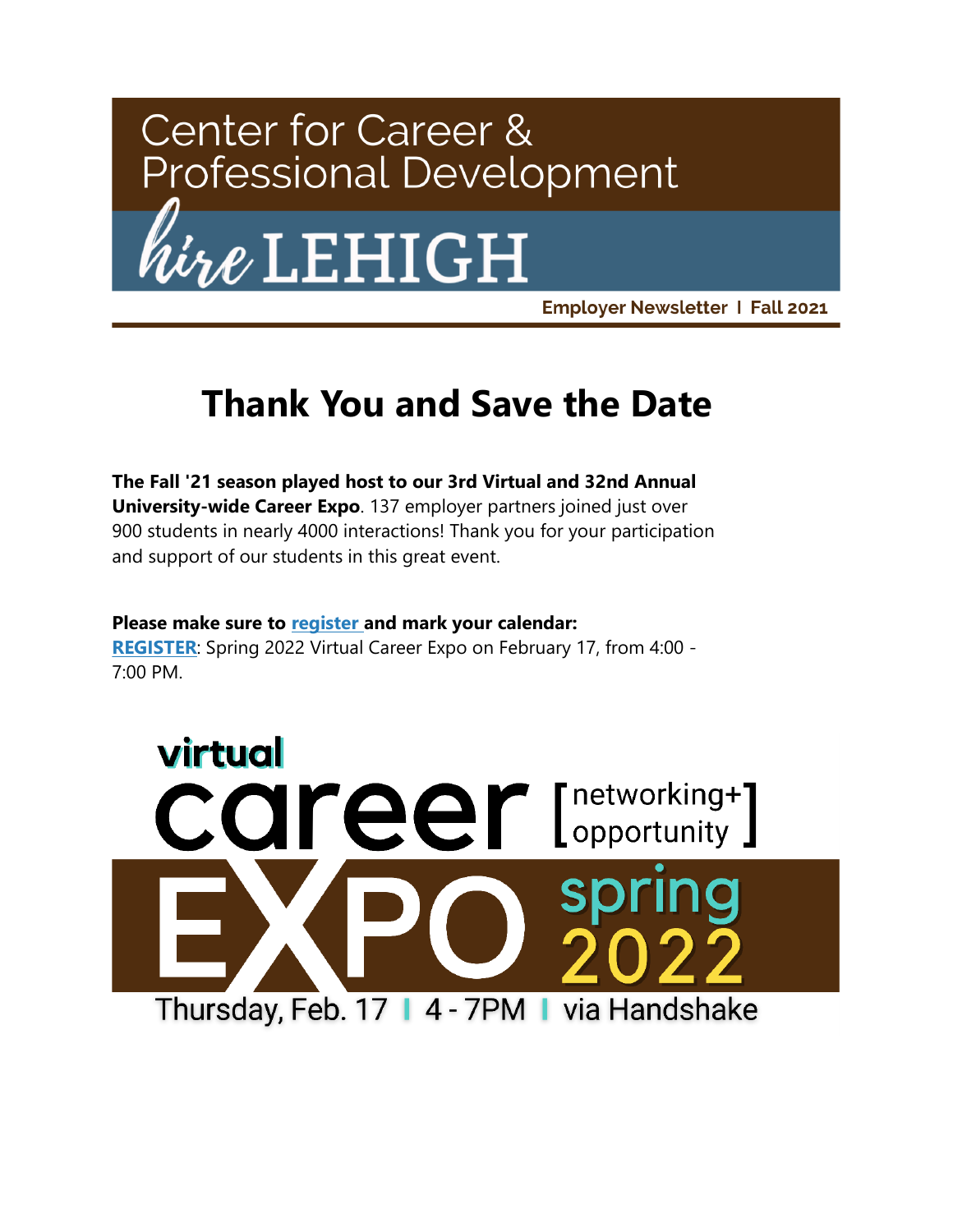### Feature

#### **Connecting and Networking with Lehigh Students**

In these days of remote and hybrid work environments, making connections and engaging with students can and will look differently than in past years. Students and employer partners as well as career professionals are navigating new ways to connect and support each other in establishing the pipeline of candidates to companies and organizations in order to meet the talent needs within industries and companies. The changes brought on by these new ways of working have caused the staff in Lehigh's Center for Career & Professional Development (CCPD) to reflect on how best to support our employer partners and students in creating new opportunities for networking and recruiting in response to our changing environments.

First and foremost, CCPD utilizes **[Handshake](https://joinhandshake.com/employers/?lor=3&utm_source=mass_mailer&utm_medium=email&utm_campaign=uni_targeted_emails)** as a job posting and recruiting platform. Handshake is the most trusted college recruiting platform that connects over 1,200 colleges and universities with over 550,000 employers from start-ups, to nonprofits to Fortune 500 companies and organizations. We ask that all alumni and employer partners post opportunities to Handshake to allow students to apply as early and efficiently as possible. Lehigh students are very familiar with Handshake and use this as the primary source to look for internships and full-time positions as well as attending virtually hosted career expos, informational and educational sessions regarding industries, companies, and career pathways.

Lehigh's CCPD also shares its **[Lehigh Connects](https://lehigh.peoplegrove.com/hub/lehigh-connects/home-v3?lor=4&utm_source=mass_mailer&utm_medium=email&utm_campaign=uni_targeted_emails)** platform for alumni to support and mentor students. Company sponsored project based experiential learning opportunities may be posted to Lehigh Connects as a way to engage with students and see firsthand the skills they possess in the project deliverables they share. Interactive information sessions, coffee chats, speaking in classrooms or to our various student clubs and organizations and/or participating in a discussion as an expert panelist are all activities to be considered when seeking networking activities with students. Becoming a featured guest on our **[Industry Insights Series](https://www.youtube.com/channel/UC3MqE_-_k5UFg9mhI2i_xvg?lor=5&utm_source=mass_mailer&utm_medium=email&utm_campaign=uni_targeted_emails)**, posting to our **[HireLehigh](https://www.hirelehigh.com/?lor=6&utm_source=mass_mailer&utm_medium=email&utm_campaign=uni_targeted_emails)**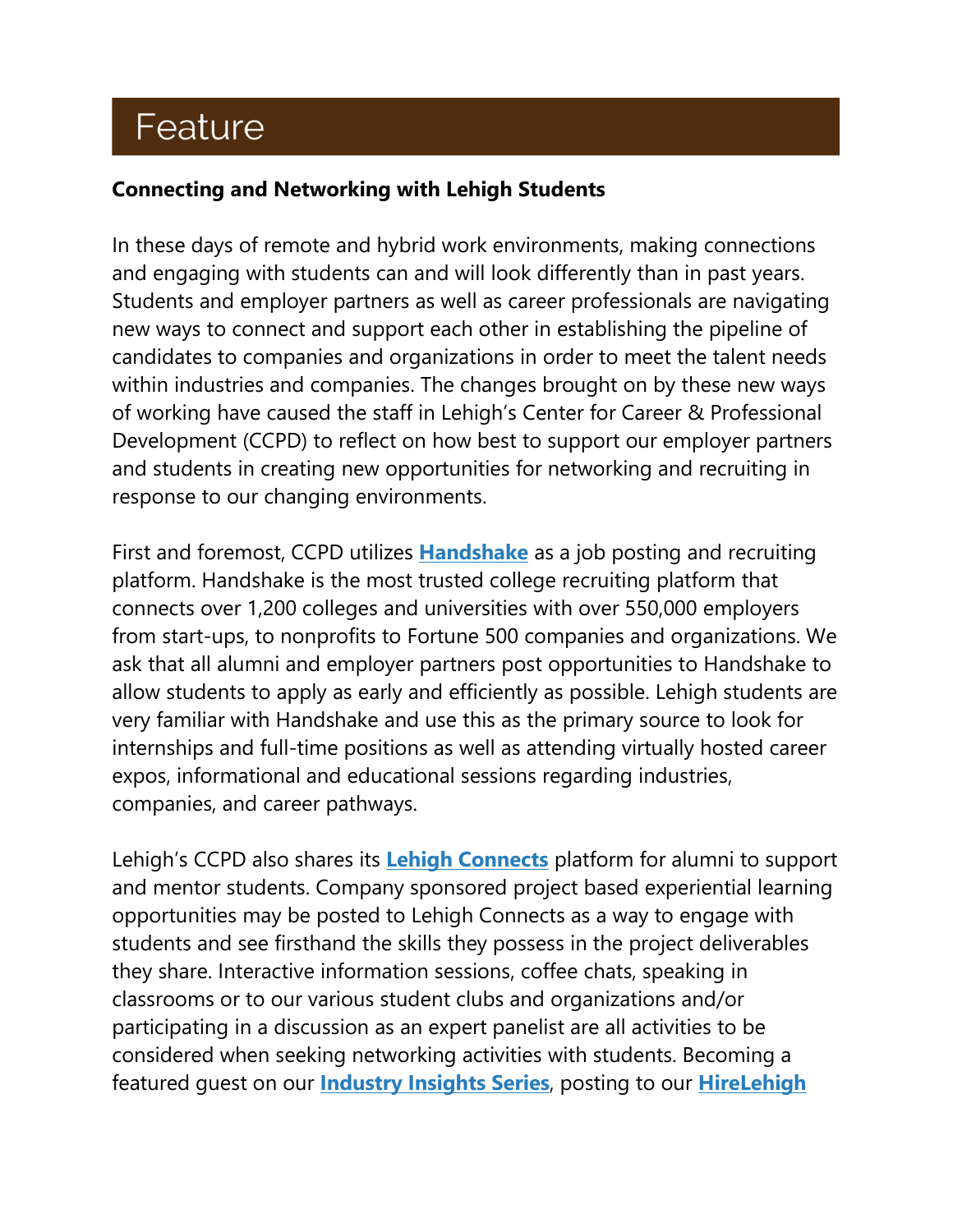**[Blog](https://www.hirelehigh.com/?lor=6&utm_source=mass_mailer&utm_medium=email&utm_campaign=uni_targeted_emails)**, or participating in our **[Instagram](https://www.instagram.com/lehighcareercenter/?lor=7&utm_source=mass_mailer&utm_medium=email&utm_campaign=uni_targeted_emails)** Employer Takeover Days are excellent strategies to incorporate technology to market messaging and brand your company with Lehigh students.

For more information or to share your interest in engaging with our students, please call us at 610.758.3710 or email us at careercenter.lehigh.edu. We look forward to working with you!

## From the blog hirelehigh.com



Our alumni and students are involved with the mission and efforts of CCPD in creative ways! For example, a recent alumni of Lehigh, Jake, wrote a **[guest piece](https://www.hirelehigh.com/post/learn-from-me-post-grad-pivot?lor=9&utm_source=mass_mailer&utm_medium=email&utm_campaign=uni_targeted_emails)** regarding alumni support and the importance of connections during a recent early career transition he experienced. Please access his story on our blog, **[hirelehigh.com.](https://www.hirelehigh.com/?lor=10&utm_source=mass_mailer&utm_medium=email&utm_campaign=uni_targeted_emails)**

# i Handshake tips & guides

All employer representatives can schedule on-campus or virtual interviews, information sessions, and/or coffee chats through their Handshake Profile!

Please reference the linked guides for **[Interviews](https://support.joinhandshake.com/hc/en-us/articles/225537148-How-to-Request-an-Interview-Schedule-at-a-School?lor=11&utm_source=mass_mailer&utm_medium=email&utm_campaign=uni_targeted_emails)** and **[Employer Hosted](https://support.joinhandshake.com/hc/en-us/articles/360053696713-Employer-hosted-Schedules-Overview?lor=12&utm_source=mass_mailer&utm_medium=email&utm_campaign=uni_targeted_emails)  [Events](https://support.joinhandshake.com/hc/en-us/articles/360053696713-Employer-hosted-Schedules-Overview?lor=12&utm_source=mass_mailer&utm_medium=email&utm_campaign=uni_targeted_emails)** for assistance in scheduling these events.